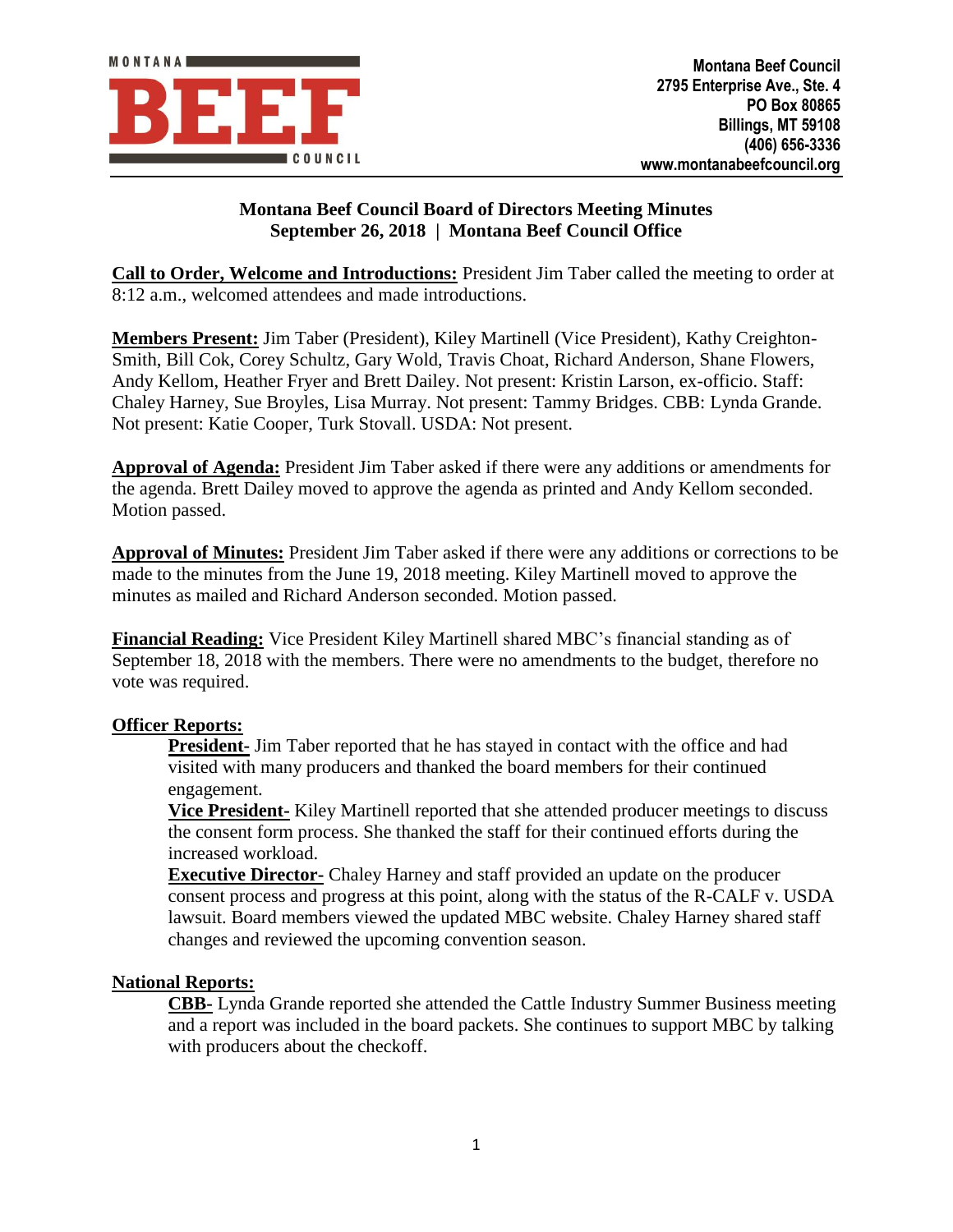

# **National Reports (continued):**

**Federation-** Kathy Creighton-Smith shared that she attended the Cattle Industry Summer Business Meeting and a report was included in the board packets. Andy Kellom reported that the Cattle Industry Summer Business Meeting was very worthwhile and he discussed the issues we are having with many producers from other states. Shane Flowers did not attend this conference. Kristin Larson was not present.

**USMEF-** Brett Dailey attended the recent USMEF meeting and shared a report. Board members received a copy of the latest export statistics from USDA and USMEF.

**Ex-Officio-** Kristin Larson was not present.

### **Committee Reports:**

The board heard reports from the following committees:

**Executive-** Chairman Jim Taber **Budget-** Chairwoman Kiley Martinell **Bylaws-** Chairman Andy Kellom **Education-** Chairwoman Kiley Martinell **Producer Communication-** Chairman Shane Flowers **Promotion-** Chairman Richard Anderson

#### **Special Committee Reports:**

The board heard reports from the following special committees:

**Collections and Compliance-** Chairman Brett Dailey **\$0.25 Montana Research-** Chairman Bill Cok **Nominating-** Chairman Jim Taber moved his report to the end of the meeting.

### **Unfinished Business:**

**Fiscal Year 2018 Budget Amendments-** No budget amendments at this time.

**CBB Administrative (Collections) Agreement-** Chaley Harney reported that the amended agreement is in place. No action was taken by the board.

#### **New Business:**

**Terms of Office Review-** The current terms of office for each board member was passed around for review by each board member.

**Annual Meeting Notices-** The board was reminded to notify staff of upcoming meetings.